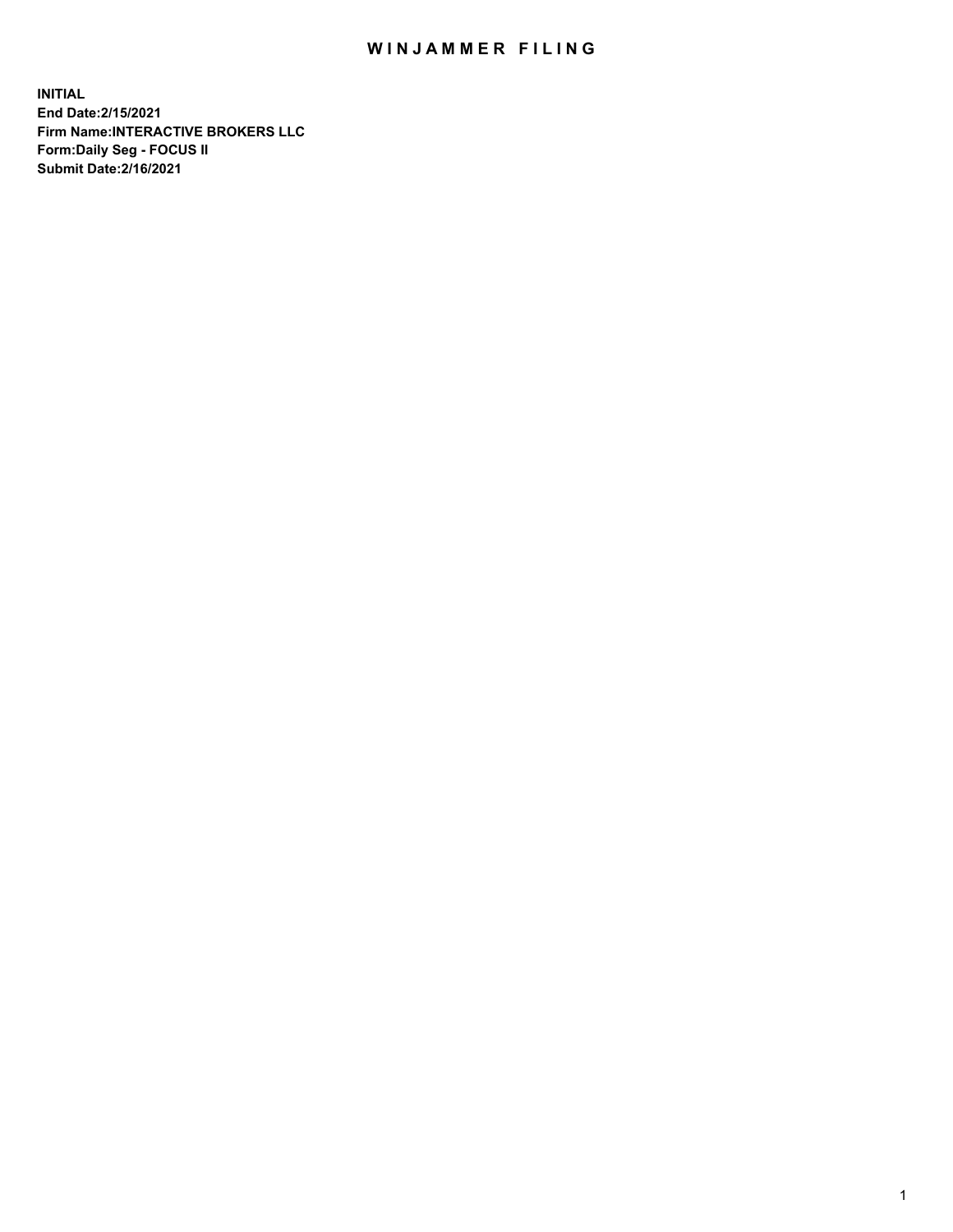**INITIAL End Date:2/15/2021 Firm Name:INTERACTIVE BROKERS LLC Form:Daily Seg - FOCUS II Submit Date:2/16/2021 Daily Segregation - Cover Page**

| Name of Company                                                                                                                                                                                                                                                                                                                | <b>INTERACTIVE BROKERS LLC</b>                                                                  |  |
|--------------------------------------------------------------------------------------------------------------------------------------------------------------------------------------------------------------------------------------------------------------------------------------------------------------------------------|-------------------------------------------------------------------------------------------------|--|
| <b>Contact Name</b>                                                                                                                                                                                                                                                                                                            | James Menicucci                                                                                 |  |
| <b>Contact Phone Number</b>                                                                                                                                                                                                                                                                                                    | 203-618-8085                                                                                    |  |
| <b>Contact Email Address</b>                                                                                                                                                                                                                                                                                                   | jmenicucci@interactivebrokers.c<br>om                                                           |  |
| FCM's Customer Segregated Funds Residual Interest Target (choose one):<br>a. Minimum dollar amount: ; or<br>b. Minimum percentage of customer segregated funds required:% ; or<br>c. Dollar amount range between: and; or<br>d. Percentage range of customer segregated funds required between:% and%.                         | $\overline{\mathbf{0}}$<br>$\overline{\mathbf{0}}$<br>155,000,000 245,000,000<br>0 <sub>0</sub> |  |
| FCM's Customer Secured Amount Funds Residual Interest Target (choose one):<br>a. Minimum dollar amount: ; or<br>b. Minimum percentage of customer secured funds required:% ; or<br>c. Dollar amount range between: and; or<br>d. Percentage range of customer secured funds required between:% and%.                           | $\overline{\mathbf{0}}$<br>0<br>80,000,000 120,000,000<br>0 <sub>0</sub>                        |  |
| FCM's Cleared Swaps Customer Collateral Residual Interest Target (choose one):<br>a. Minimum dollar amount: ; or<br>b. Minimum percentage of cleared swaps customer collateral required:% ; or<br>c. Dollar amount range between: and; or<br>d. Percentage range of cleared swaps customer collateral required between:% and%. | $\overline{\mathbf{0}}$<br><u>0</u><br>$\underline{0}$ $\underline{0}$<br>00                    |  |

Attach supporting documents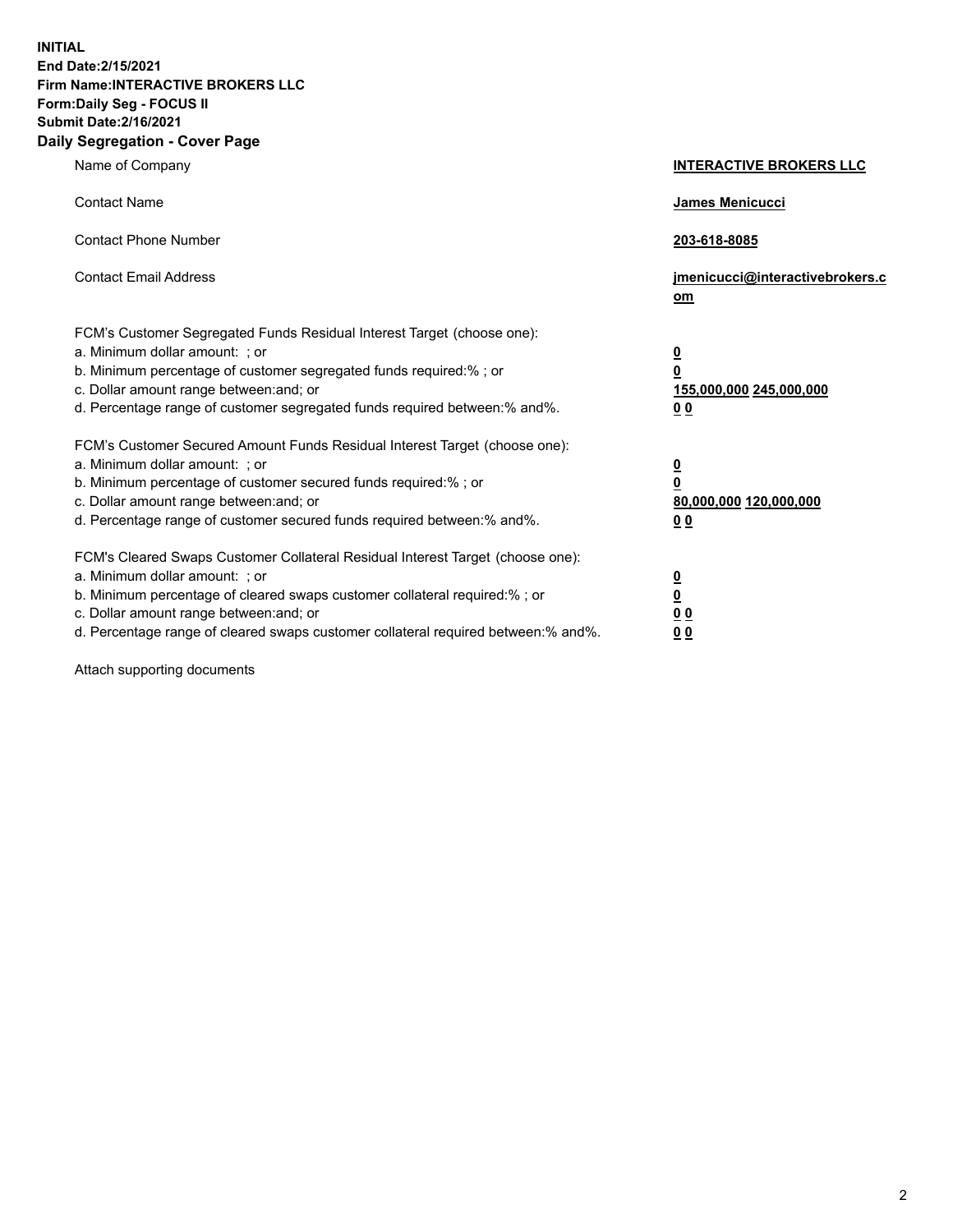**INITIAL End Date:2/15/2021 Firm Name:INTERACTIVE BROKERS LLC Form:Daily Seg - FOCUS II Submit Date:2/16/2021 Daily Segregation - Secured Amounts**

## Foreign Futures and Foreign Options Secured Amounts Amount required to be set aside pursuant to law, rule or regulation of a foreign government or a rule of a self-regulatory organization authorized thereunder **0** [7305] 1. Net ledger balance - Foreign Futures and Foreign Option Trading - All Customers A. Cash **486,458,612** [7315] B. Securities (at market) **0** [7317] 2. Net unrealized profit (loss) in open futures contracts traded on a foreign board of trade **23,529,895** [7325] 3. Exchange traded options a. Market value of open option contracts purchased on a foreign board of trade **112,331** [7335] b. Market value of open contracts granted (sold) on a foreign board of trade **-4,460** [7337] 4. Net equity (deficit) (add lines 1. 2. and 3.) **510,096,378** [7345] 5. Account liquidating to a deficit and account with a debit balances - gross amount **4,216** [7351] Less: amount offset by customer owned securities **0** [7352] **4,216** [7354] 6. Amount required to be set aside as the secured amount - Net Liquidating Equity Method (add lines 4 and 5) **510,100,594** [7355] 7. Greater of amount required to be set aside pursuant to foreign jurisdiction (above) or line 6. **510,100,594** [7360] FUNDS DEPOSITED IN SEPARATE REGULATION 30.7 ACCOUNTS 1. Cash in banks A. Banks located in the United States **3,749,274** [7500] B. Other banks qualified under Regulation 30.7 **0** [7520] **3,749,274** [7530] 2. Securities A. In safekeeping with banks located in the United States **374,996,250** [7540] B. In safekeeping with other banks qualified under Regulation 30.7 **0** [7560] **374,996,250** [7570] 3. Equities with registered futures commission merchants A. Cash **0** [7580] B. Securities **0** [7590] C. Unrealized gain (loss) on open futures contracts **0** [7600] D. Value of long option contracts **0** [7610] E. Value of short option contracts **0** [7615] **0** [7620] 4. Amounts held by clearing organizations of foreign boards of trade A. Cash **0** [7640] B. Securities **0** [7650] C. Amount due to (from) clearing organization - daily variation **0** [7660] D. Value of long option contracts **0** [7670] E. Value of short option contracts **0** [7675] **0** [7680] 5. Amounts held by members of foreign boards of trade A. Cash **234,369,873** [7700] B. Securities **0** [7710] C. Unrealized gain (loss) on open futures contracts **15,762,553** [7720] D. Value of long option contracts **112,331** [7730] E. Value of short option contracts **-4,460** [7735] **250,240,297** [7740] 6. Amounts with other depositories designated by a foreign board of trade **0** [7760] 7. Segregated funds on hand **0** [7765] 8. Total funds in separate section 30.7 accounts **628,985,821** [7770] 9. Excess (deficiency) Set Aside for Secured Amount (subtract line 7 Secured Statement Page 1 from Line 8) **118,885,227** [7380] 10. Management Target Amount for Excess funds in separate section 30.7 accounts **80,000,000** [7780] 11. Excess (deficiency) funds in separate 30.7 accounts over (under) Management Target **38,885,227** [7785]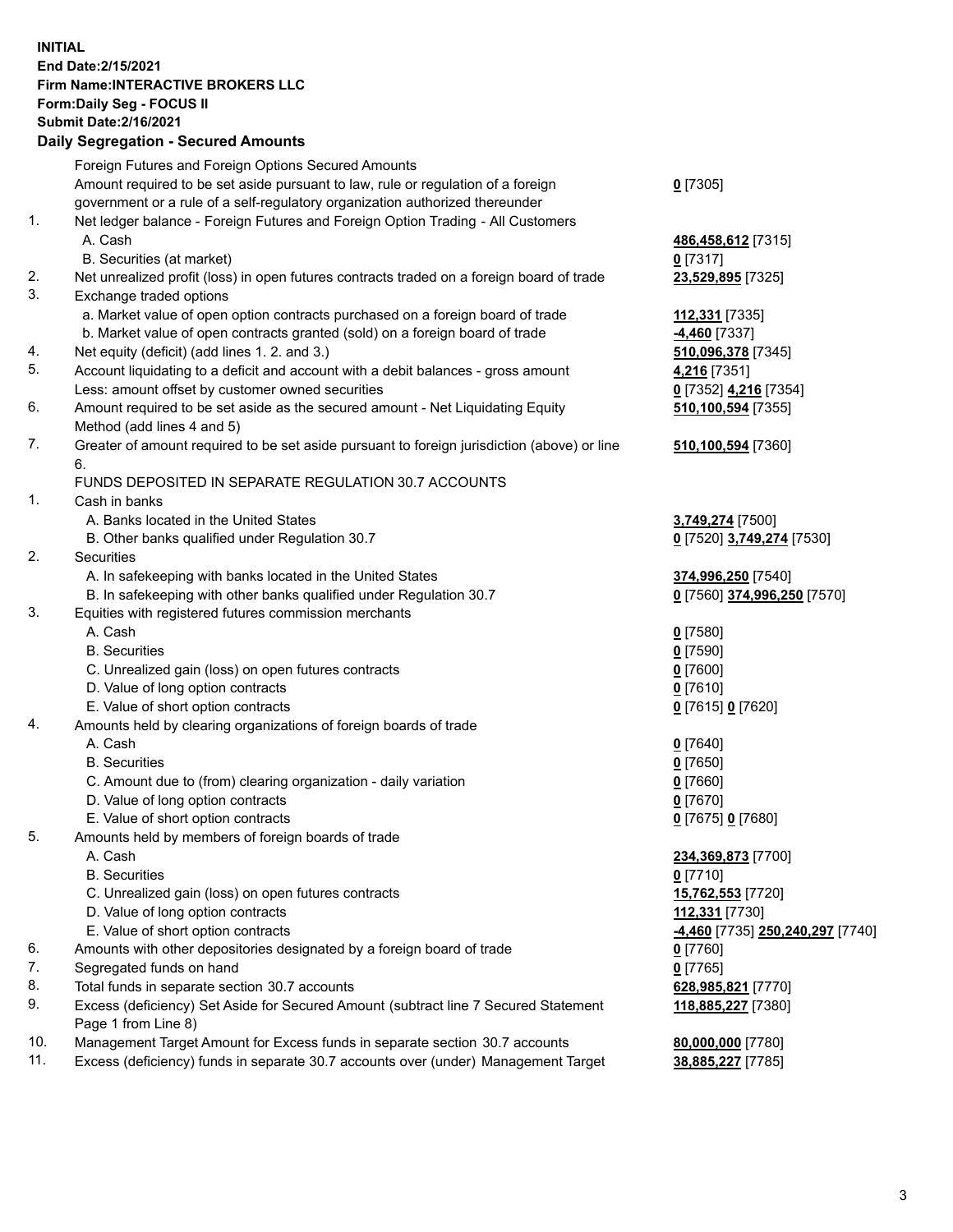**INITIAL End Date:2/15/2021 Firm Name:INTERACTIVE BROKERS LLC Form:Daily Seg - FOCUS II Submit Date:2/16/2021 Daily Segregation - Segregation Statement** SEGREGATION REQUIREMENTS(Section 4d(2) of the CEAct) 1. Net ledger balance A. Cash **5,632,572,433** [7010] B. Securities (at market) **0** [7020] 2. Net unrealized profit (loss) in open futures contracts traded on a contract market **352,689,684** [7030] 3. Exchange traded options A. Add market value of open option contracts purchased on a contract market **292,241,855** [7032] B. Deduct market value of open option contracts granted (sold) on a contract market **-281,938,922** [7033] 4. Net equity (deficit) (add lines 1, 2 and 3) **5,995,565,050** [7040] 5. Accounts liquidating to a deficit and accounts with debit balances - gross amount **3,069,538** [7045] Less: amount offset by customer securities **0** [7047] **3,069,538** [7050] 6. Amount required to be segregated (add lines 4 and 5) **5,998,634,588** [7060] FUNDS IN SEGREGATED ACCOUNTS 7. Deposited in segregated funds bank accounts A. Cash **1,954,941,430** [7070] B. Securities representing investments of customers' funds (at market) **1,898,474,945** [7080] C. Securities held for particular customers or option customers in lieu of cash (at market) **0** [7090] 8. Margins on deposit with derivatives clearing organizations of contract markets A. Cash **507,662,013** [7100] B. Securities representing investments of customers' funds (at market) **1,865,161,252** [7110] C. Securities held for particular customers or option customers in lieu of cash (at market) **0** [7120] 9. Net settlement from (to) derivatives clearing organizations of contract markets **-4,600,810** [7130] 10. Exchange traded options A. Value of open long option contracts **292,202,402** [7132] B. Value of open short option contracts **-282,065,673** [7133] 11. Net equities with other FCMs A. Net liquidating equity **0** [7140] B. Securities representing investments of customers' funds (at market) **0** [7160] C. Securities held for particular customers or option customers in lieu of cash (at market) **0** [7170] 12. Segregated funds on hand **0** [7150] 13. Total amount in segregation (add lines 7 through 12) **6,231,775,559** [7180] 14. Excess (deficiency) funds in segregation (subtract line 6 from line 13) **233,140,971** [7190] 15. Management Target Amount for Excess funds in segregation **155,000,000** [7194]

16. Excess (deficiency) funds in segregation over (under) Management Target Amount Excess

**78,140,971** [7198]